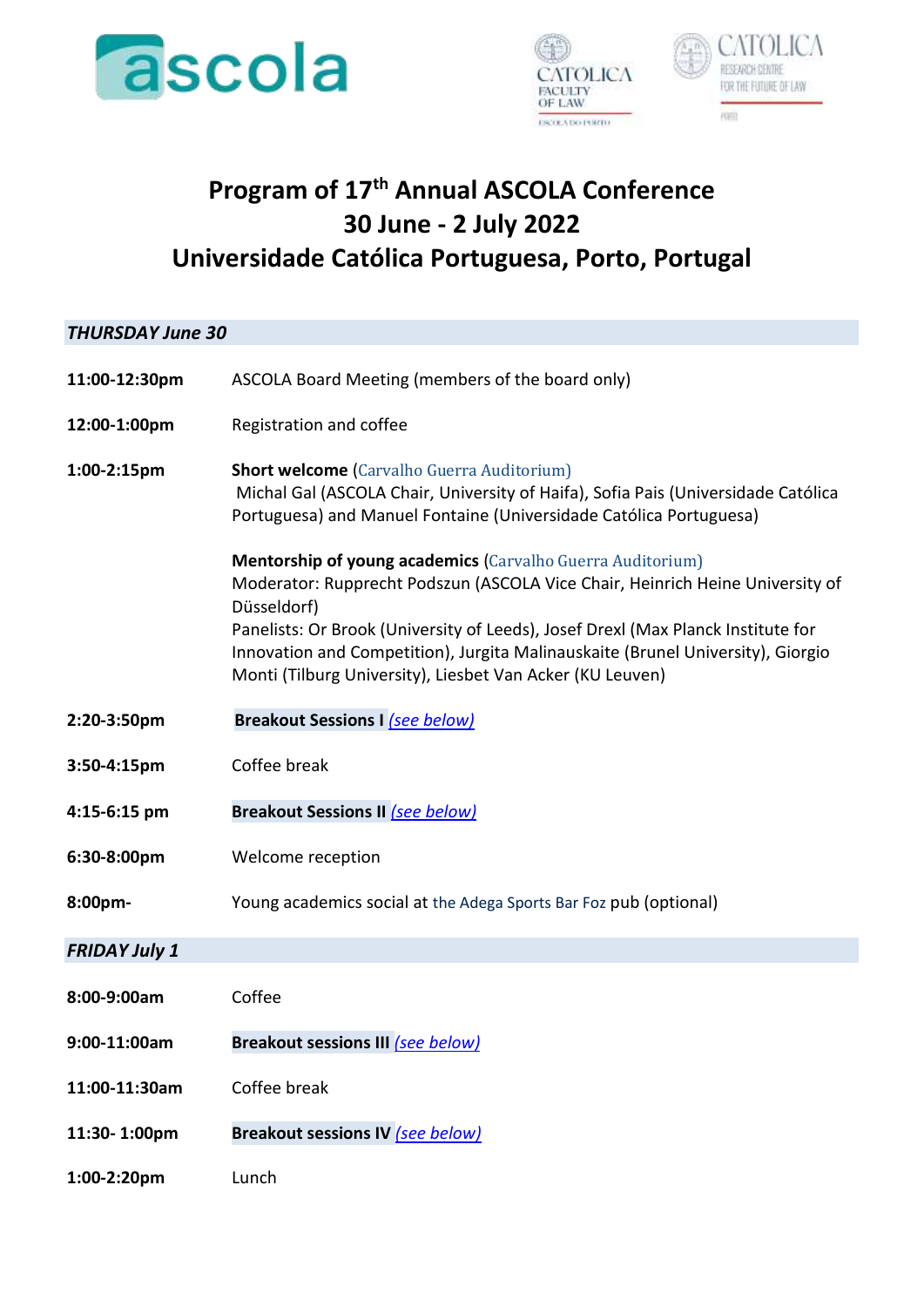| 2:30-3:10pm            | Keynote (Carvalho Guerra Auditorium): Diane Wood (University of Chicago Law<br>School) "Divergent Paths for Global Competition Law: Top Down or Bottom Up?"                                                                                                                                                                                                                                                                                                                                                                                                                                                                                                     |
|------------------------|-----------------------------------------------------------------------------------------------------------------------------------------------------------------------------------------------------------------------------------------------------------------------------------------------------------------------------------------------------------------------------------------------------------------------------------------------------------------------------------------------------------------------------------------------------------------------------------------------------------------------------------------------------------------|
| $3:15-5:15$ pm         | Breakout sessions V (see below)                                                                                                                                                                                                                                                                                                                                                                                                                                                                                                                                                                                                                                 |
| 5:15-5:30pm            | Coffee break                                                                                                                                                                                                                                                                                                                                                                                                                                                                                                                                                                                                                                                    |
| 5:30-6:30pm            | <b>General Assembly of all ASCOLA Members (Carvalho Guerra Auditorium)</b><br>Presentation by Chair and by Treasurer (Peter Picht, University of Zurich)                                                                                                                                                                                                                                                                                                                                                                                                                                                                                                        |
| 6:30-10:00pm           | <b>Boat Cruise and dinner</b><br>Best Junior Paper Award presented by Fabiana Di Porto (University of Salento)                                                                                                                                                                                                                                                                                                                                                                                                                                                                                                                                                  |
| <b>SATURDAY July 2</b> |                                                                                                                                                                                                                                                                                                                                                                                                                                                                                                                                                                                                                                                                 |
| 8:00-9:00am            | Coffee                                                                                                                                                                                                                                                                                                                                                                                                                                                                                                                                                                                                                                                          |
| 9:00-11:00am           | <b>Breakout Sessions VI (see below)</b>                                                                                                                                                                                                                                                                                                                                                                                                                                                                                                                                                                                                                         |
| 11:00-11:30am          | Coffee break                                                                                                                                                                                                                                                                                                                                                                                                                                                                                                                                                                                                                                                    |
| 11:30-1:00pm           | Plenary Panel IV: How NOT to present a paper (Carvalho Guerra Auditorium)<br>Panel chair: Michal Gal (University of Haifa)<br>Panelists: Magali Eben (University of Glasgow), Juliana Oliveira Domingues<br>(University of São Paulo), Björn Lundqvist (Stockholm University), Philip Marsden<br>(College of Europe), Rupprecht Podszun (Heinrich Heine University of Düsseldorf),<br>Peter Picht (University of Zurich), Nathalie E. Nielson (Université Côte d'Azur-Droit,<br>GREDEC)<br>Presentation of 2023 conference (Greece): Ioannis Lianos (UCL), Alexandra<br>Mikroulea (University of Athens)<br><b>Short Conclusions: Michal Gal (ASCOLA Chair)</b> |
| 1:00-2:00pm            | Lunch (optional, 14 euros)                                                                                                                                                                                                                                                                                                                                                                                                                                                                                                                                                                                                                                      |
| 2:30pm-5:30 pm         | Trip (optional): Tour a Port wine cellar and enjoy a tasting of wines of the domain<br>(optional, 11 euros, starts at 3:00 pm) followed by a walking tour of the city<br>(optional 10 euros) (starts at 4:00 pm, and ends at the city center). Bus rides<br>provided by ASCOLA.                                                                                                                                                                                                                                                                                                                                                                                 |

# **Hashtag: #ASCOLA2022**

**Follow us on Twitter and LinkedIn and visit the website at** [www.ascola.org!](http://www.ascola.org/)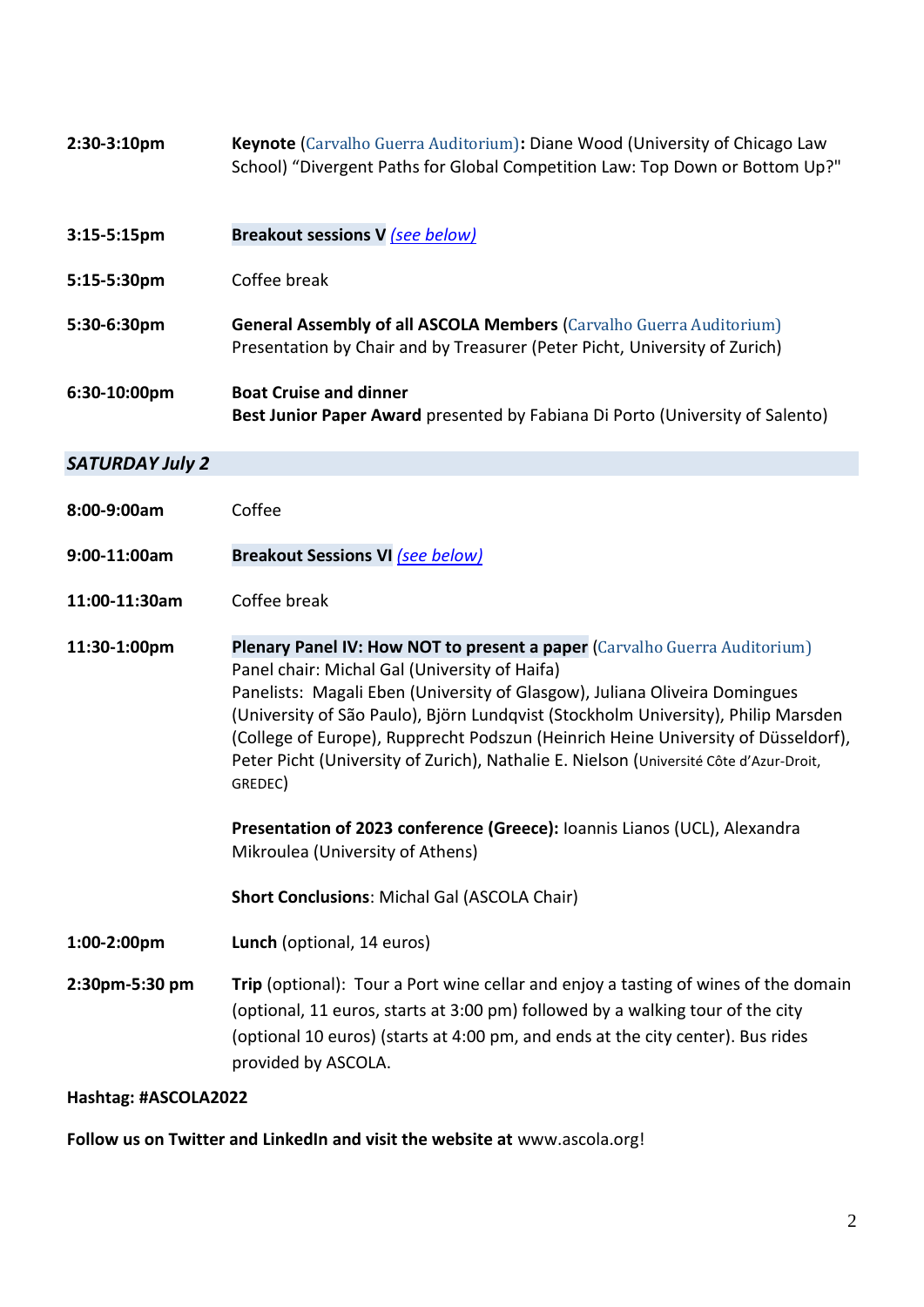# <span id="page-2-0"></span>**Breakout Session I** *(panels 1-4)* **Thursday, June 30, 2:20-3:50pm**

# **Panel 1: Competition Law in the Digital Environment** (Porsche Room)

Panel chair: Magali Eben (University of Glasgow)

- 1. Oles Andriychuk (University of Strathclyde), "EU Digital Competition Law: Systematising the Main Features"
- 2. Oscar Borgogno (DG for Economics, Statistics and Research of the Bank of Italy) and Giuseppe Colangelo (University of Basilicata), "Platform and Device Neutrality Regime: The Transatlantic New Competition Rulebook for App Stores?"
- 3. Lena Hornkohl (Max Planck Institute Luxembourg for International, European and Regulatory Procedural Law), "Article 102 TFEU, Equal Treatment and Discrimination after Google Shopping"

# **Panel 2: Competition Law and New Technologies** (Room EAA 003)

Panel chair: Wolfgang Kerber (Marburg Centre for Institutional Economics)

- 1. Stephen Dnes (New College of the Humanities), "Why didn't you tell the world?" Vaporware and the distinction between pro- and anti-competitive product announcements in interoperable data"
- 2. Luca Megale (University of Rome), "(Meta)verse as the next escaper from competition public enforcement"
- 3. Elettra Bietti (NYU), "Toward an Internet of Utilities: Addressing Surveillance, Disinformation and Concentration"

# **Panel 3: Computational Antitrust** (Carvalho Guerra Auditorium)

Panel chair: Peter Picht (University of Zurich)

- 1. Fabiana Di Porto (University of Salento), Tatjana Grote, Gabriele Volpi, Riccardo Invernizzi, "Talking at Cross Purposes? A Computational Analysis of the Debate on Informational Duties in the Digital Services and the Digital Markets Acts"
- 2. Oliver Budzinski and Victoriia Noskova (Ilmenau University of Technology), "Prospects and Limits of Merger Simulations as a Computational Antitrust Tool"
- 3. Jerome De Cooman (University of Liege), "New Tool and Old Friend: Updating Cartel Screening with Artificial Intelligence Systems to reach Computational Antitrust"

# **Panel 4: Antitrust and Sustainability** (Room EAA 101**)**

Panel chair: Or Brook (University of Leeds)

- 1. Marios Iacovides and Chris Vrettos (Stockholm University), "Green or Grey? EU Competition Policy, Sustainability, and the Green Deal Seen Through a Degrowth Lens"
- 2. Johannes Persch (University of Mannheim), "Output, welfare, and sustainability in EU competition law"
- 3. Filomena Garcia (Indiana University), Rania Karakosta (University of Lisbon), Theodosia Stavroulaki (DePaul College of Law), "Can self -preferencing reduce pollution?"

# **Breakout Session II** *(panels 5-9)* **Thursday, June 30, 4:15-6:15pm**

# Panel 5: The Political Economy of Antitrust (Carvalho Guerra Auditorium)

Panel chair: Giorgio Monti (Tilburg University)

- 1. Filippo Lancieri (ETH) Eric A. Posner (University of Chicago) & Luigi Zingales (University of Chicago), "The Political Economy of the Decline in Antitrust Enforcement in the United States"
- 2. Emanuela Lecchi (University of Dundee), "Hong Kong, China, and the Disruption of Antitrust"
- 3. Maciej Bernatt (University of Warsaw), "Constitutionalizing Competition: Setting the Scene for the New Research Agenda"
- 4. Marek Martyniszyn (Queen's University), "Extraterritoriality in Competition Law: Changing Frictions"

# **Panel 6: Mergers** (Room EAA 002**)**

Panel chair: Bjorn Lundqvist (Stockholm University)

- 1. Alexandr Svetlicinii (University of Macau), "Ownership-neutral or ownership-blind? The case of Polish stateowned enterprises in EU merger control"
- 2. Maciej Bernatt & Marta Sznajder (University of Warsaw), "The Role of Merger Control in Preserving Media Pluralism"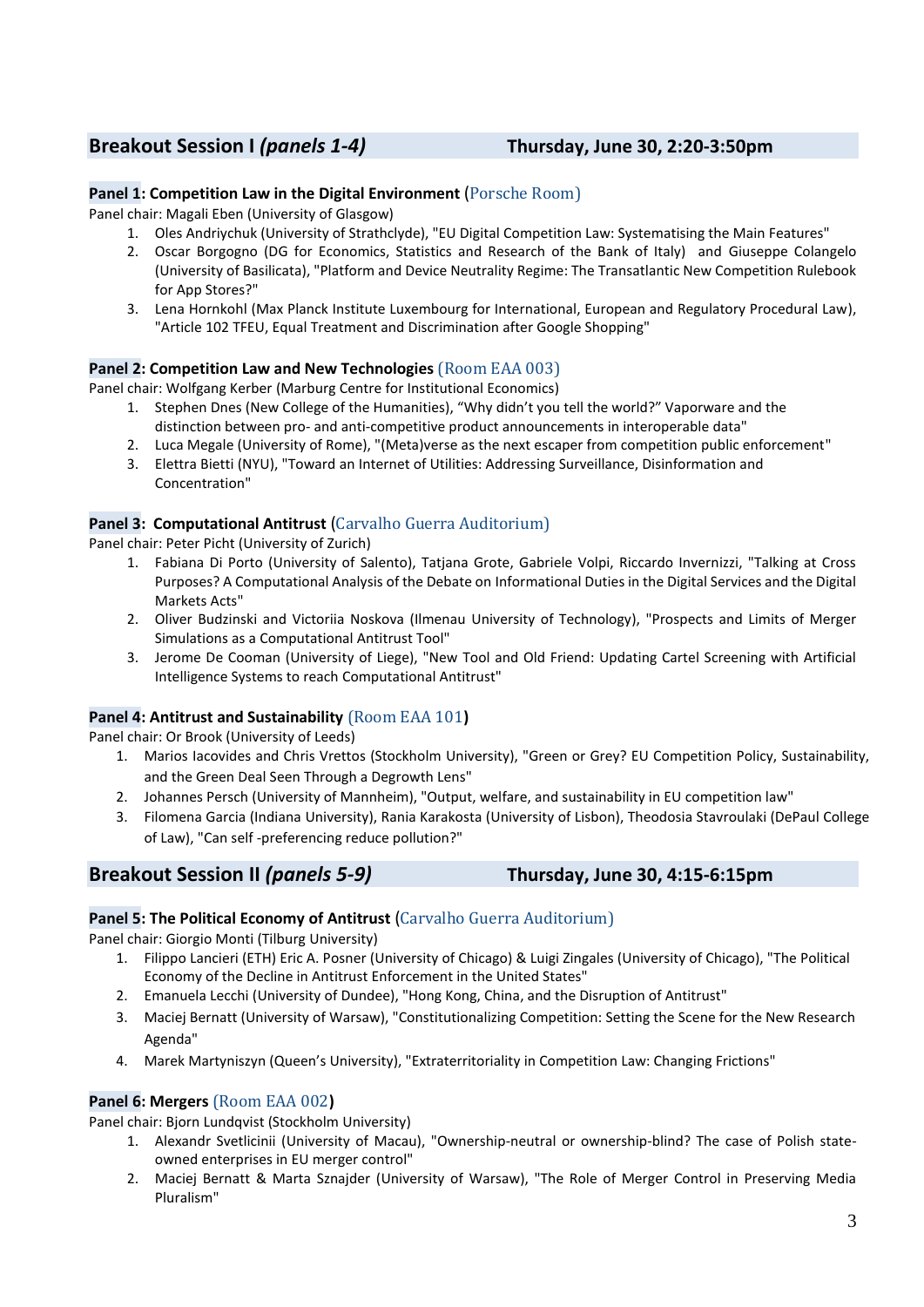- 3. Muhammad Rifky Wicaksono (University of Oxford), "Integrating Data Privacy-Based Theories of Harm in Antitrust Analysis of Digital Mergers: Lessons from the EU and US Experiences"
- 4. Hans Vedder & Pieter Wesselius (University of Groningen), "State aid and digital markets: (European) champions stuck between contestability, crowding out and killer acquisitions"

# **Panel 7: Digital Markets** (Room EAA 101**)**

Panel chair: Jasminka Pecotić Kaufman (University of Zagreb)

- 1. Marco Cappai (University of Roma Tre and LUISS) Giuseppe Colangelo (University of Basilicata), "A unified test for the European ne bis in idem principle: the case study of digital markets regulation"
- 2. Lucia Helena Salgado (Universidade do Estado do Rio de Janeiro), Patricia Sampaio (Fundação Getulio Vargas) and Rafaella Schwartz Jaroslavsky, "Ex ante regulations to foster competition and innovation in digital markets: does the proposition fit to developing countries? A way forward for the Brazilian scenario"
- 3. Alba Ribera Martínez (Universidad Carlos III of Madrid), "Trading Off the Orchard for an Apple: the iOS 14.5 privacy update"

# **Panel 8: Agreements in Restraint of Trade** Porsche Room)

Panel chair: Valeria Falce (European University of Rome)

- 1. Or Brook (University of Leeds), "Block exemption regulations and public policy: in the Defense of BERs"
- 2. Sofia Oliveira Pais (Universidade Católica Portuguesa), "Hub-and-Spoke Agreements and Tacit Collusion"
- 3. Victoria Daskalova (University of Twente), "Buyer collusion and joint purchasing: grey areas of antitrust enforcement"
- 4. Simbarashe Tavuyanago (University of the Free State, South Africa), "A critical analysis of South Africa's Criminalisation of Cartel Conduct: a comparative study"

### **Panel 9: The Intersection of Competition Law and Other Regulations** (Room EAA 003**)**

Panel chair: Juan David Gutiérrez (Universidad del Rosario)

- 1. Jens-Uwe Franck (University of Mannheim), "Open Markets for Payment Services in the Era of Fintech and Big Tech: On the Interrelation between Competition Enforcement and Regulation"
- 2. Bernadette Zelger (Innsbruck University), "Statutory Rules on Fixed Book Prices Restrictive of Competition or Compatible with EU Competition Law?"
- 3. Vicente Bagnoli & Carlos Alexandre Torres (Mackenzie Presbyterian) and Christiane Bedini (Mackenzie Presbyterian), "The interface between antitrust and intellectual property (IP) laws in Brazil: The role of local competition authority"
- 4. Petar Petrov (Vienna University of Economy and Business), "State Aid and COVID-19: With a Particular Focus on the Air Transport Sector"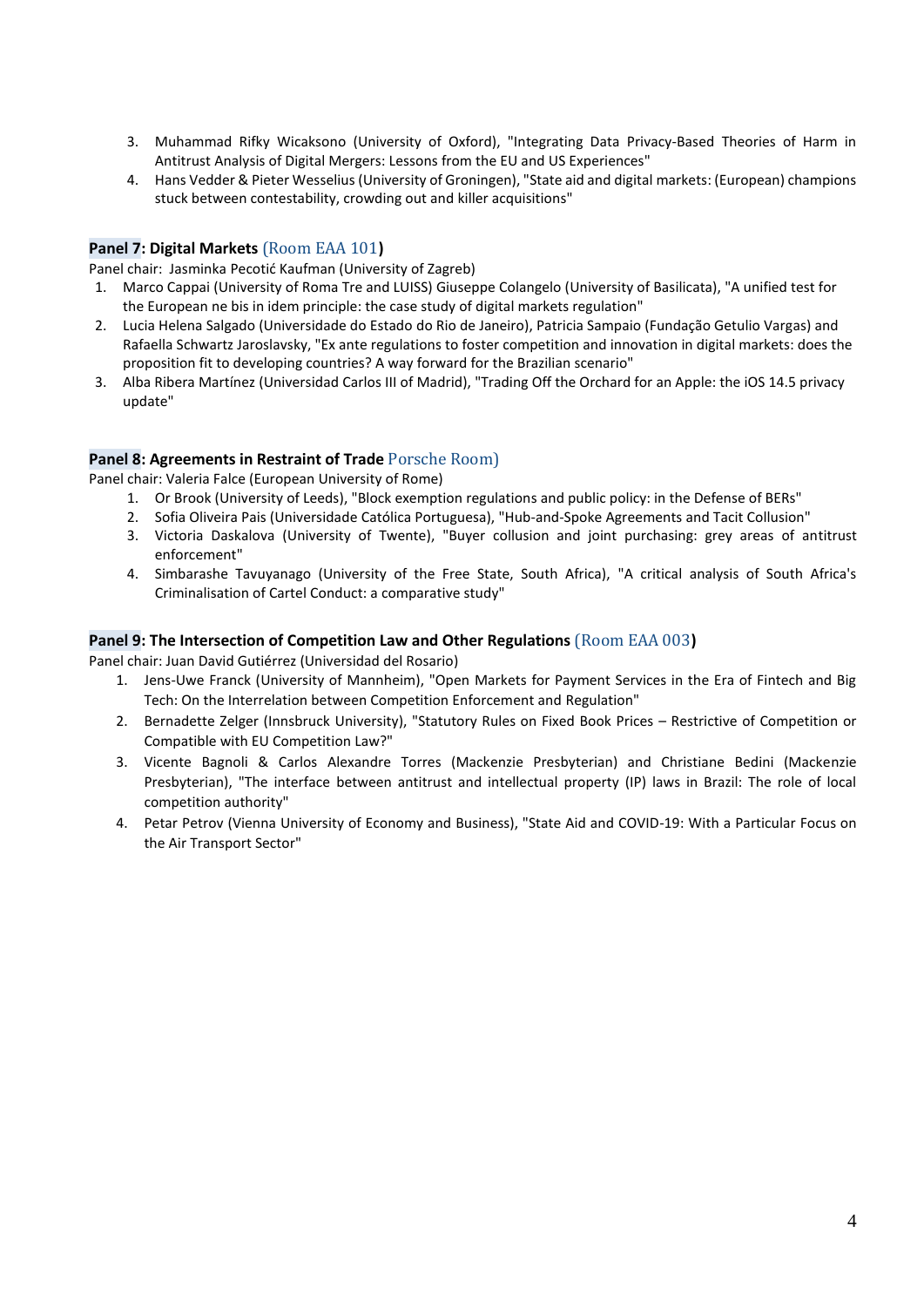# <span id="page-4-0"></span>**Breakout Session III (panels 10-14) Friday, July 1, 9:00-11:00am**

# **Panel 10: Goals of Competition Law** (Room EAA 004**)**

Panel chair: Miguel Moura e Silva (University of Lisbon)

- 1. Dina Waked (Sciences Po), "From Fair to Perfect Competition: A Genealogy of American Antitrust (1890-1980s)"
- 2. Eleanor M. Fox (NYU), Philipp Baschenhof, "Antitrust and Inequality: The History of (In)Equality in Competition Law and Its Guide to the Future"
- 3. Chloé Papazian (Organization for Economic Cooperation and Development (OECD)), Elias Deutscher (University of East Anglia), "The European Champions myth – Should the EU incorporate trade considerations into its merger policy?"

# **Panel 11: Algorithms and Competition** (Room EAA 003**)**

Panel chair: David Bosco (Aix-Marseille University)

- 1. Michal Gal (University of Haifa), "Limiting Algorithmic coordination"
- 2. Julian Nowag (Lund University), Thomas Cheng (University of Hong Kong), "Algorithmic Predation and Exclusion"
- 3. Antonio Robles Martín-Laborda (Universidad Carlos III de Madrid), "Artificial Intelligence and price personalization"

# **Panel 12: Antitrust and Sustainability** (Room EAA 002**)**

Panel chair: Marios Iacovides (Stockholm University)

- 1. Juan David Gutiérrez (Universidad del Rosario) and Sebastián Solarte (UCLA), "Can antitrust contribute to save the Amazon? Deforestation and competition law and policy in Bolivia, Brazil, Colombia, Ecuador, and Peru"
- 2. Liesbet Van Acker (KU Leuven), "Vertical Agreements, Sustainability and Article 101 TFEU"
- 3. P. Jansen (Erasmus University), S.J. Beeston, and L. Van Acker (KU Leuven), "The Sustainability Guidelines of the Netherlands Authority for Consumers and Markets: an Impetus for a Modern EU Approach to Sustainability and Competition Policy reflecting the Principle that the Polluter Pays?"
- 4. Cristina Poncibò (University of Turin), Laura Zoboli (University of Warsaw), "The role of EU Competition Law in Environmental sustainability: a comparative assessment of present policies and the search for new tools"

# **Panel 13: Dominant Firm Conduct** (Room EAA 006**)**

Panel chair: Rupprecht Podszun (Heinrich Heine University of Düsseldorf)

- 1. Sangyun Lee (Korea University), "Abuse of Economic Dependence in Competition Law From a Comparative Perspective"
- 2. Marco Botta (EUI), "Exploitative abuse recent trends and comparative perspectives"
- 3. Sandra Marco Colino (Chinese University of Hong Kong), "The Incursion of Antitrust into China's Platform Economy"

# **Panel 14: Remedies** (Carvalho Guerra Auditorium)

Panel chair: Maciej Bernatt (University of Warsaw)

- 1. Beata Mäihäniemi (University of Helsinki), Béatrice Schütte (University of Helsinki), "Damages liability for excessive data gathering as a tool for ensuring transparency of AI systems"
- 2. Barry J. Rodger (University of Strathclyde), "Let's talk about consumers: A Competition Law compensation for indirect purchasers' losses - a United Kingdom perspective"
- 3. Francisco Marcos (IE Madrid), "Follow-down Spanish antitrust damages' claims?"
- 4. Nathalie E. Nielson (Université Côte d'Azur-Droit, GREDEC), "The petitions for the recusal of Chair Lina Khan a matter of due process or delaying the process"

# **Breakout Session IV (panels 15-19) Friday, July 1, 11:30-1:00pm**

# **Panel 15: Access to Networks** (Carvalho Guerra Auditorium)

Panel chair: Paul Nihoul (UCLouvain)

- 1. Francesco Ducci (University of Western Ontario), "Randomized Access to Digital Bottlenecks"
- 2. Rupprecht Podszun (Heinrich Heine University of Düsseldorf), "Access in Smart Networks The Institutional Limits of Competition Law"
- 3. Omar Vasquez Duque (Stanford Law School), "The Anticompetitive Stickiness of Default Applications: Addressing Consumer Inertia with Randomization"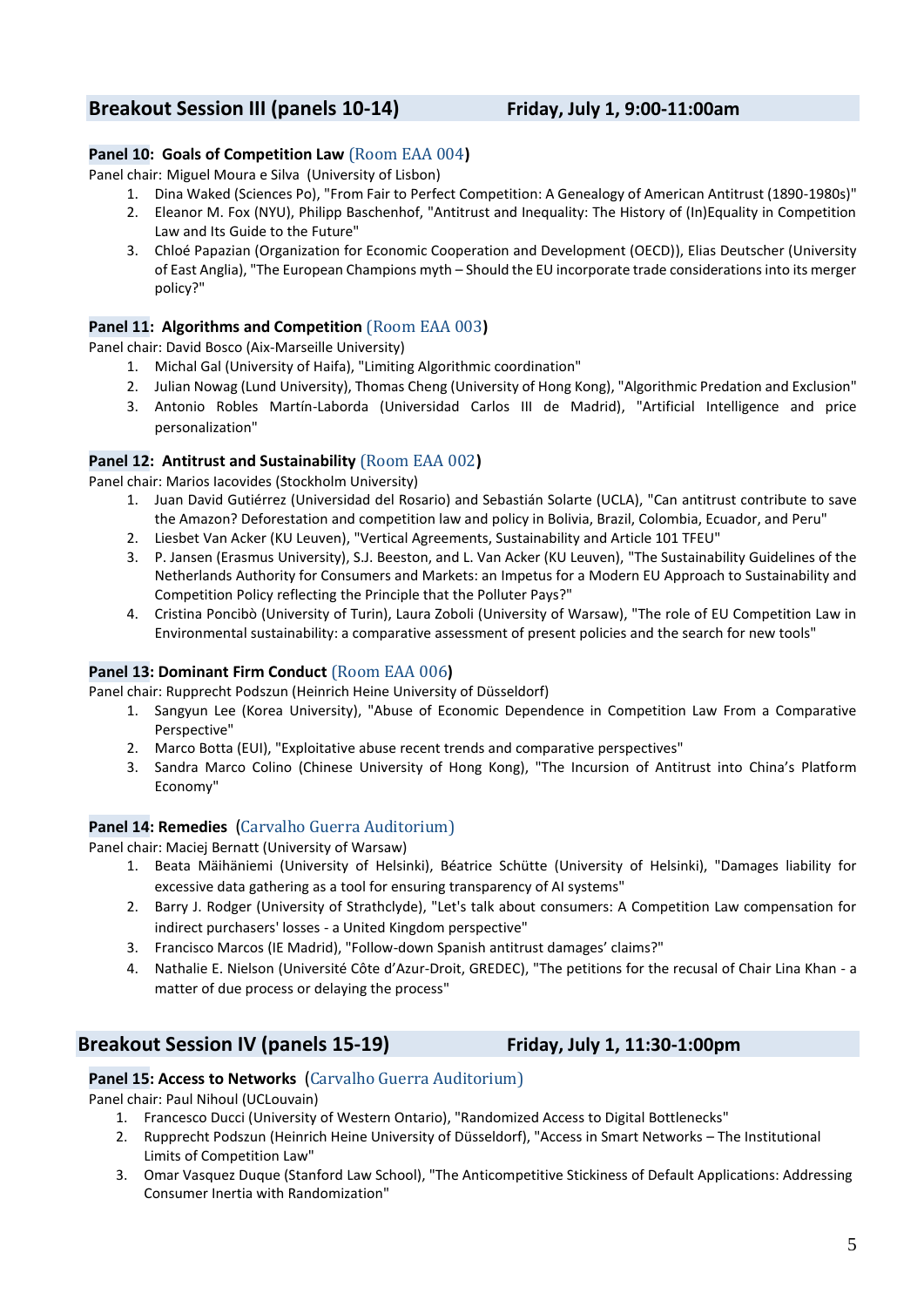# **Panel 16: Abuse of Dominance** (Room EAA 004**)**

Panel chair: Laura Zoboli (University of Warsaw)

- 1. Stavros Makris (LSE), "Value disagreement in Abuse of Dominance Law"
- 2. Friso Bostoen (KU Leuven), "Self-defeating conduct and recontracting: Two principles to filter out abuse in digital markets"
- 3. Tuvana Aras (Leiden University), "European Competition Law to the Rescue: Applicability to Airport Slots"

# **Panel 17: Competition and broader challenges** (Room EAA 003**)**

Panel chair: Oliver Budzinski (Ilmenau University of Technology)

- 1. Gregory Day (Terry College), "Antitrust, Attention, and the Mental Health Crisis"
- 2. Vicente Bagnoli (Mackenzie Presbyterian), Vivian Leinz (Mackenzie Presbyterian) & Marcos Vinícius Sales dos Santos (Mackenzie Presbyterian), "Taxation, tax benefits and competition distortion in Brazil"
- 3. Niccolò Galli (EUI), "ICT Patent Prosecution against EU Competition Law: A Dream Come True?"

# **Panel 18: Procedural Aspects** (Room EAA 002**)**

Panel chair: José Reis (Universidade do Porto)

- 1. Carla Farinhas (Utrecht University), "On the Nature of the Commission's Interim Powers under Regulation 1/2003"
- 2. Eugenio Olmedo Peralta (University of Málaga), "Cooperation with the European Commission also in non-cartel cases: the road to a more limber enforcement"
- 3. Benedikt Freund (University of Zurich), "Heralds of Change In the Aftermath of Skanska (C-724/17) and Sumal (C-882/19)"

# **Panel 19: Antitrust Challenges** (Room EAA 006**)**

Panel chair: Jurgita Malinauskaite (Brunel University)

- 1. Eduardo Gaban (University of São Paulo), Vinícius Klein (Federal University of Paraná), "Ethical Design as antitrust"
- 2. Aurelien Portuese (Information Technology and Innovation Foundation), "Precautionary Antitrust: A Precautionary Tale in European Competition Policy"
- 3. Justin Lindeboom (University of Groningen), "Formalism in Competition Law"

# **Breakout Session V (panels 20-24) Friday, July 1, 3:15-5:15pm**

# **Panel 20: Market Power** (Carvalho Guerra Auditorium)

Panel chair: Vicente Bagnoli (Mackenzie Presbyterian University)

- 1. Nicolo Zingales (Fundação Getulio Vargas), Konstantinos Stylianou (University of Leeds), "Ecosystem Power: Operationalizing Ecosystems in Competition Law Analysis "
- 2. Viktoria H.S.E. Robertson (Vienna University of Economics and Business & University of Graz), "Multi-Layered Market Delineation for Digital Ecosystems"
- 3. Alessia D'Amico and Baskaran Balasingham (Utrecht University), "Super-dominant and Super-problematic? The Degree of Dominance in the Google Shopping Judgement"
- 4. Lisanne Hummel (Utrecht University), "Complexity and innovation: Market power of big tech companies in European competition law"

# **Panel 21: Remedies** (Room EAA 003**)**

Panel chair: Alexandr Svetlicinii (University of Macau)

- 1. Sebastian Peyer (UEA) & Adrian Render, "Access to justice in the UK's opt out collective action system: is it effective?"
- 2. Grigoris Bacharis (EUI), "Qui respondeat? Corporate group liability in tort and in private law in the EU and the US"
- 3. Oliver Budzinski (Ilmenau University), Andreas Polk (Berlin School of Economics), "Tearing Them Apart Does Divestiture Increase Competition in Digital Markets?"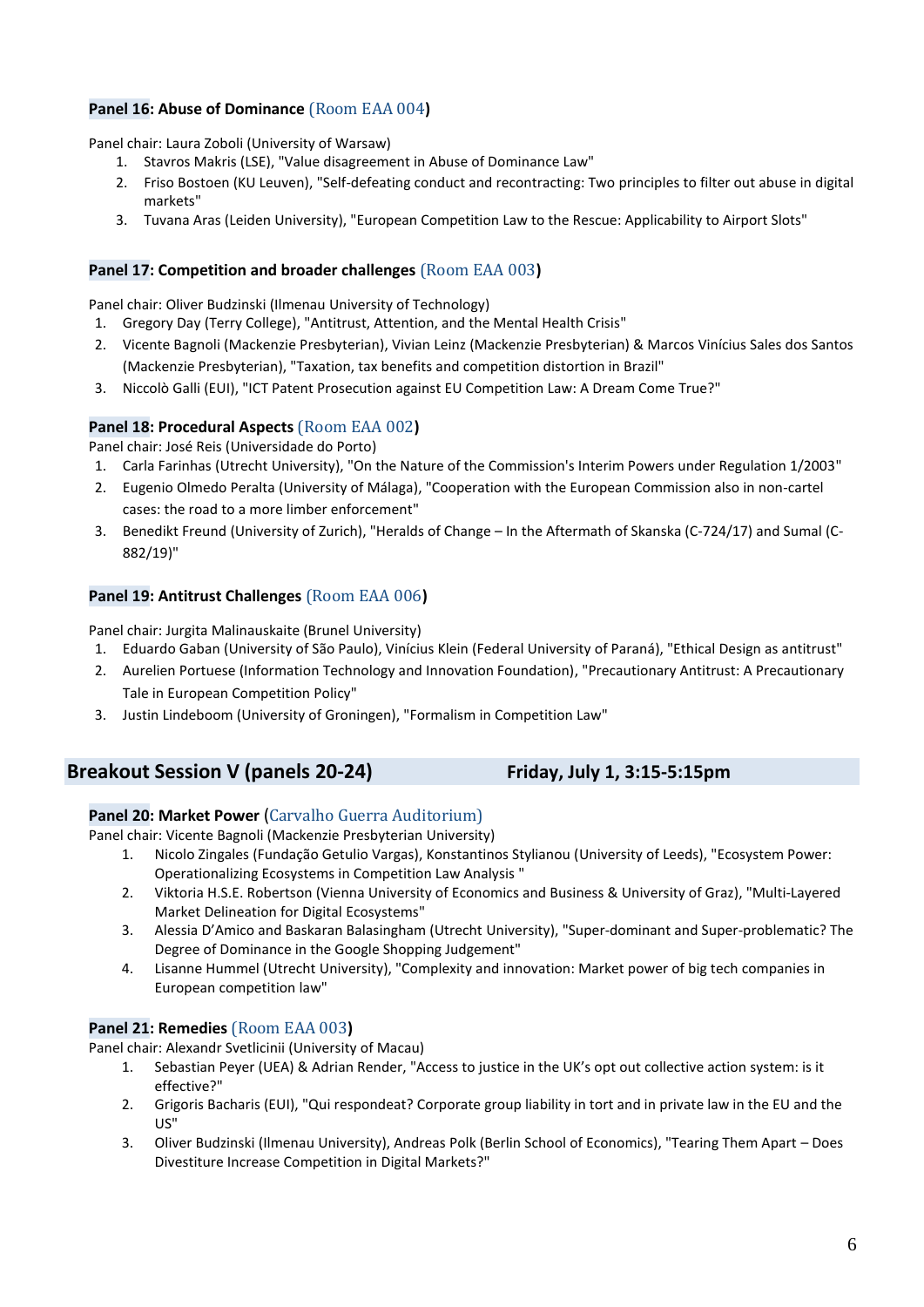# **Panel 22: Digital Platforms** (Room EAA 002**)**

Panel chair: Mariateresa Maggiolino (Bocconi University)

- 1. Samson Esayas (Norwegian Business School), "Emergent Competitive Harms in Digital Platforms: The Need for a Holistic Approach"
- 2. Thomas Tombal (Tilburg University), "Ensuring contestability and fairness in digital markets through regulation: a comparative analysis of the EU, UK and US approaches"
- 3. Valeria Falce & Nicola M.F. Faraone (European University of Rome), "Digital Markets Act- The European swing"

# **Panel 23: The Intersection of Competition Law and Data Protection** (Room EAA 004**)**

Panel chair: Victoria Daskalova (University of Twente)

- 1. Inge Graef & Bart van der Sloot (Tilburg University), "Collective data harms at the crossroads of data protection and competition law: moving beyond individual empowerment"
- 2. Andres Calderon (Universidad del Pacifico), Piero Malca (Pontificia Universidad Catolica de Chile), "Excessive and Exclusionary? A different approach to Facebook's alleged anticompetitive collection and processing of data"
- 3. Christophe Carugati (Paris II Panthéon-Assas University), "The Antitrust Privacy Dilemma"
- 4. Antonio Davola (University of Amsterdam), Gianclaudio Malgieri (EDHEC Business School), "Power Matters: How the EU Competition Law can complement EU Data Protection Law in defining individual vulnerability"

# **Panel 24: Goals** (Room EAA 006**)**

Panel chair: Zeynep Ayata (Koç University Law School)

- 1. Amit Zac (ETH), Carola Casti (University of Cagliari), Christopher Decker (Oxford University), Ariel Ezrachi (Oxford University), "Competition Policy and the Labour Share"
- 2. Malgorzata Kozak (Utrecht University), "The Media Pluralism Principle and the EU State aid Regime: is it time for a paradigm shift?"
- 3. Salil K. Mehra (Temple University), "What is an Antitrust Problem, Anyway? Towards Antitrust Unlimited"
- 4. Daria Kotova (BRICS Competition Law and Policy Centre), Anna Pozdnyakova (BRICS Competition Law and Policy Centre), "Diversity: A New Value for Antitrust in the Digital Era"

# **Breakout Session VI (panels 25-29) Saturday, July 2 9:00-11:00am**

# **Panel 25: Dominant Firm Conduct (Carvalho Guerra Auditorium)**

Panel chair: Ioannis Lianos (University College London)

- 1. Giorgio Monti (Tilburg University) and Alexandre de Streel (University of Namur), "Exploitative Abuses: The Scope and the Limits of Article 102 TFEU"
- 2. Franziska Guggi (University of Graz), "Abuse of dominance in the funeral industry: An analysis against the background of the essential facilities doctrine"
- 3. Carolina Saito (University of São Paulo), "Carrefour's Nutri Escolha Tool: Self-Preferencing wrapped as healthy and cheap"
- 4. Sei Shishido (Yamagata University), "Above‐Cost Predatory Pricing and Private Monopolization in Japan"

# **Panel 26: Liability and Remedies**(Room EAA 003**)**

Panel chair: Francisco Marcos (IE Law School)

- 1. Alexander Morell (Goethe University), "Should cartel sanctions be reduced in case the offender runs a corporate compliance program?"
- 2. Judith Schwartz (Heinrich Heine University Düsseldorf), Jonathan Meinhof (Heinrich Heine University Düsseldorf), "Ringleader Discrimination: Theory and Experimental Evidence on Leniency Programs"
- 3. Zeynep Ayata (Koç University Law School), "A comparative analysis of parental liability in EU competition law and Turkish competition law"
- 4. Rachel Burgess (University of Southern Queensland), Ruben Maximiano, Wouter Meester, "The Changing Role of Competition Law Guidelines: The View from ASEAN"